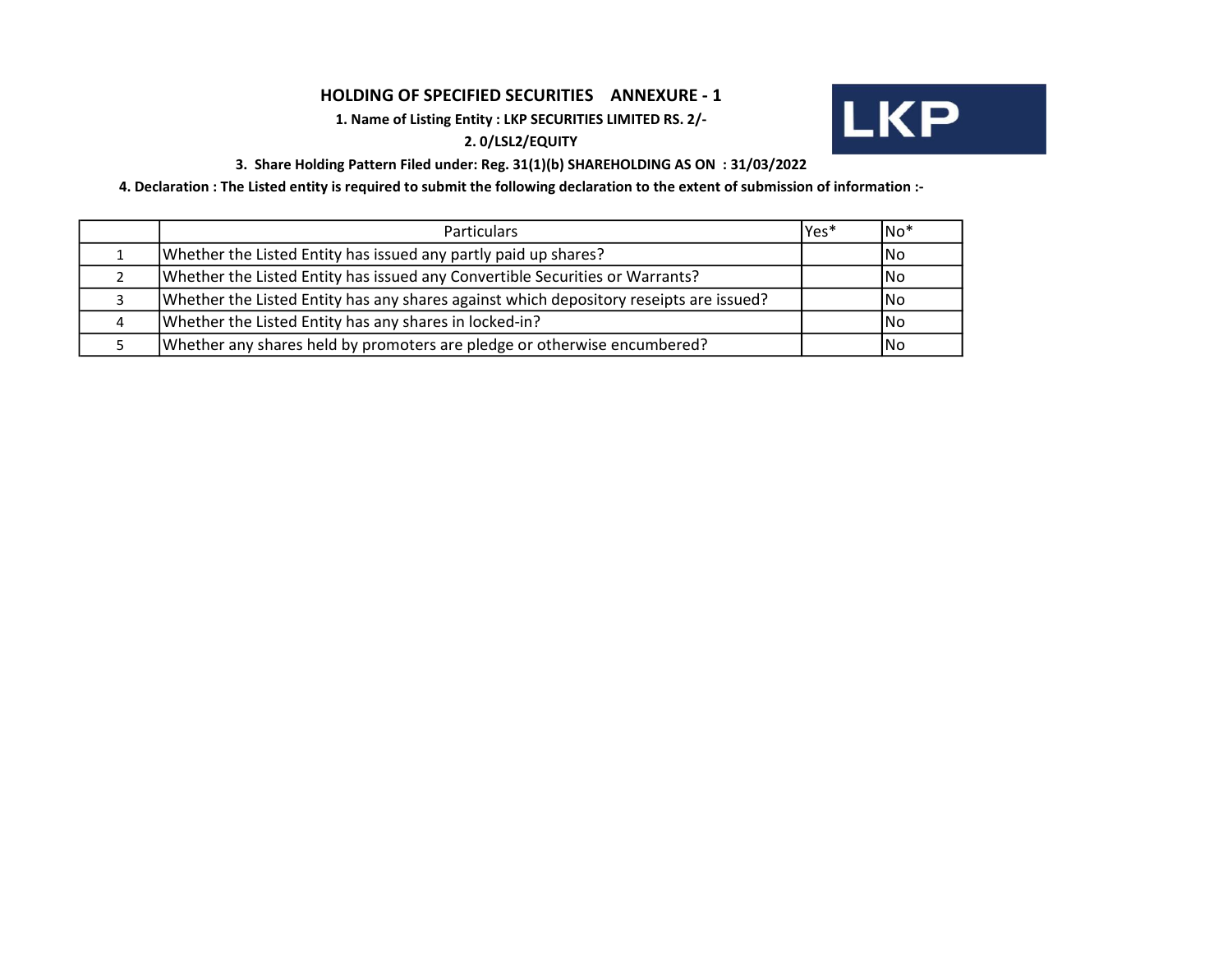

#### Table I - Summary Statement holding of specified securities

| <b>Categ</b>    | Category of shareholder (II)   | Nos. of share |             | No. of fully $\vert$ No. of Partly $\vert$ No. of $\vert$ |                |           | Total Nos.   Shareholdin |          |                     |                 | No of voting Rights held in each class of<br>No of shares<br><b>Total</b> |                                        |                             | Number of Locked in shares |                     | <b>Number of shares</b> |              | Number of    |
|-----------------|--------------------------------|---------------|-------------|-----------------------------------------------------------|----------------|-----------|--------------------------|----------|---------------------|-----------------|---------------------------------------------------------------------------|----------------------------------------|-----------------------------|----------------------------|---------------------|-------------------------|--------------|--------------|
| $ $ ory (I) $ $ |                                | holders (III) | paid up     | $ $ paid -up equity shares shares held $ $ g as a % of    |                |           |                          |          |                     | securities (IX) |                                                                           |                                        | underlying $ $ Shareholding | (XII)                      |                     | pledged or otherwise    |              | equity       |
|                 |                                |               | equity      | shares held (V) underly                                   |                | $(VII =$  | total no.of              |          |                     |                 |                                                                           | outstanding                            | as a %                      |                            |                     | encumbered (XIII)       |              | shares held  |
|                 |                                |               | shares held |                                                           | ing            | $IV+V+VI$ | shares                   |          | No of voting Rights |                 |                                                                           | Total as   convertible   assuming full |                             |                            |                     |                         |              |              |
|                 |                                |               | (IV)        |                                                           | <b>Deposi</b>  |           | (Calculated              | Class X  | Class               | <b>Total</b>    | a % of                                                                    |                                        | Securities   Conversion of  | No.(a)                     | As a % of           | No.(a)                  | As a % of    | dematerializ |
|                 |                                |               |             |                                                           | tory           |           | as per SCRR,             |          |                     |                 | $ (A+B+C) $                                                               | (including)                            | convertible                 |                            | <b>Total shares</b> |                         | Total shares | ed Form      |
|                 |                                |               |             |                                                           | <b>Receipt</b> |           | 1957) (VIII)             |          |                     |                 |                                                                           | warrants)                              | securities (as a            |                            | held (b)            |                         | held (b)     | (XIV)        |
|                 |                                |               |             |                                                           | s (VI)         |           | As a % of                |          |                     |                 |                                                                           | (X)                                    | % of diluted                |                            |                     |                         |              |              |
|                 |                                |               |             |                                                           |                |           | $(A+B+C2)$               |          |                     |                 |                                                                           |                                        | share capital)              |                            |                     |                         |              |              |
| (A)             | Promoter and Promoter Group    |               | 52424070    |                                                           |                | 52424070  | 70.04                    | 52424070 |                     | 52424070        | 70.04                                                                     |                                        | 70.04                       |                            | 0.00                |                         | 0.00         | 52424070     |
| (B)             | Public                         | 10134         | 22419506    |                                                           |                | 22419506  | 29.96                    | 22419506 |                     | 22419506        | 29.96                                                                     |                                        | 29.96                       |                            | 0.00                | N/A                     | N/A          | 20337860     |
| (C)             | Non Promoter - Non Public      |               |             |                                                           |                |           |                          |          |                     |                 |                                                                           |                                        |                             |                            |                     |                         |              |              |
| (C1)            | Shares underlying DRs          |               |             |                                                           |                |           | 0.00                     |          |                     |                 | 0.00                                                                      |                                        | 0.00                        |                            | 0.00                | N/A                     | N/A          |              |
| (C2)            | Shares held by Employee Trusts |               |             |                                                           |                |           | 0.00                     |          |                     |                 | 0.00                                                                      |                                        | 0.00                        |                            | 0.00                | N/A                     | N/A          |              |
|                 | Total                          | 10143         | 74843576    |                                                           |                | 74843576  | 100.00                   | 74843576 |                     | 74843576 100.00 |                                                                           |                                        | 100.00                      |                            | 0.00                |                         | 0.00         | 72761930     |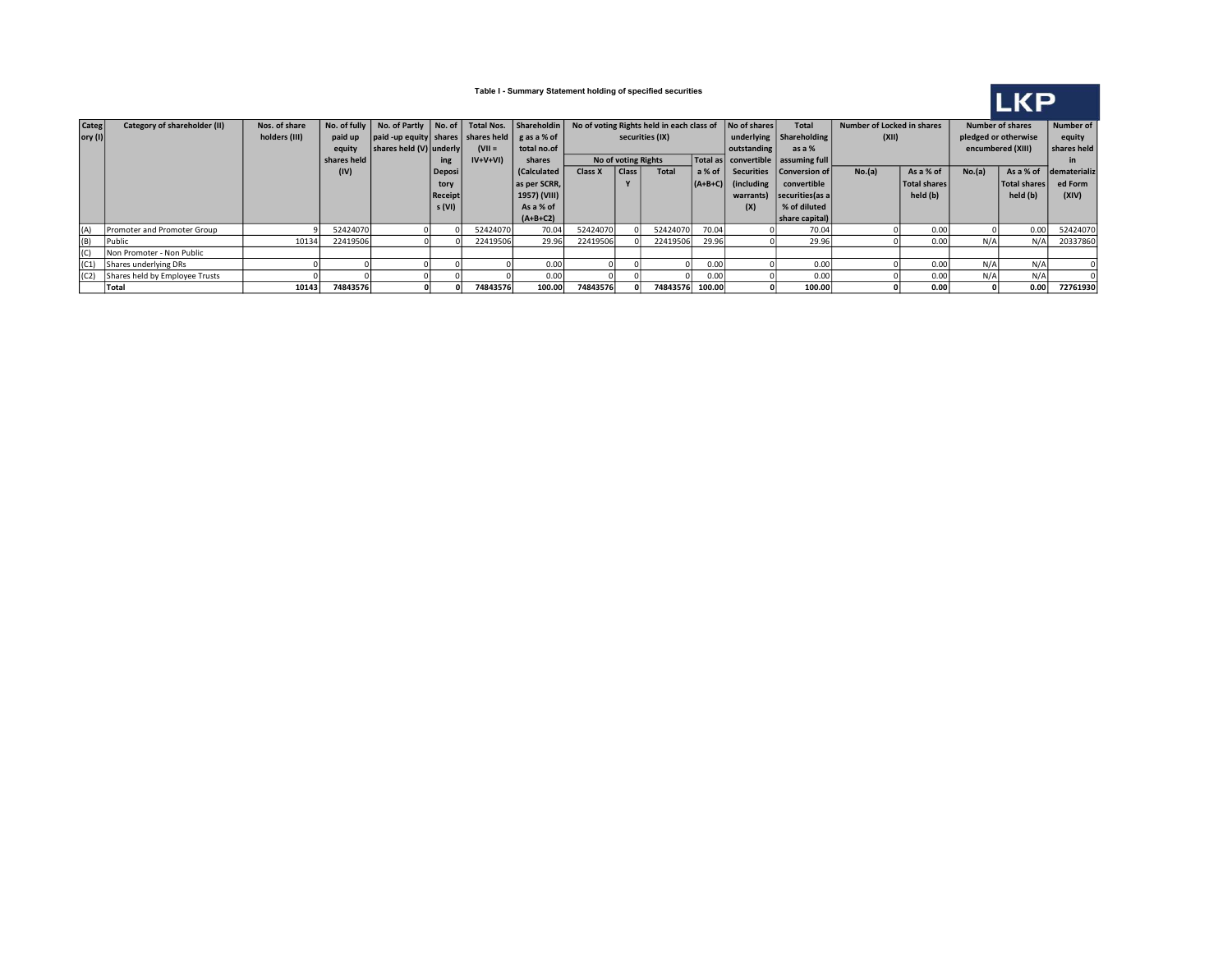#### Table II - Statement showing Shareholding Pattern of the Promoter and Promoter Group



|         |                                            |            |                |                | No. of<br>Partly |                      |                       | Shareholding<br>% calculate | Class X  | No of voting Rights | No of voting Rights held in each class of<br>securities (IX)<br><b>Total</b> | Total as     | No of shares<br>underlying | <b>Total</b><br>Shareholding as a<br>% assuming full<br>Number of Locked in<br><b>Conversion of</b><br>shares (XII) |            |                                  | <b>Number of shares</b><br>pledged or otherwise<br>encumbered (XIII) |                     | Number of<br>equity |
|---------|--------------------------------------------|------------|----------------|----------------|------------------|----------------------|-----------------------|-----------------------------|----------|---------------------|------------------------------------------------------------------------------|--------------|----------------------------|---------------------------------------------------------------------------------------------------------------------|------------|----------------------------------|----------------------------------------------------------------------|---------------------|---------------------|
|         |                                            |            |                |                | paid-up          |                      |                       |                             |          | Class               |                                                                              | a % of       | outstanding                | convertible                                                                                                         | No.(a)     | As a % of<br><b>Total shares</b> | No.(a)                                                               | As a % of           | shares held         |
|         |                                            |            |                | No. of fully   | equity           | No. of shares        | <b>Total Nos.</b>     | as per SCRR                 |          |                     |                                                                              | <b>Total</b> | convertible                | securities(as a %                                                                                                   |            |                                  |                                                                      | <b>Total shares</b> | in                  |
|         |                                            |            |                | paid up equity | shares           | underlying           | shares held           | 1957 As a %                 |          |                     |                                                                              | voting       | <b>Securities</b>          | of diluted share                                                                                                    |            | held (b)                         |                                                                      | held (b)            | dematerializ        |
|         | Category & Name of the Shareholder         |            | Nos. of share  | shares held    | held<br>(V)      | <b>Depository</b>    | $(VII =$<br>$IV+V+VI$ | of $(A+B+C2)$               |          |                     |                                                                              | rights       | (including                 | capital) (XI)                                                                                                       |            |                                  |                                                                      |                     | ed Form             |
|         | Indian                                     | PAN(II)    | holders (III)  | (IV)           |                  | <b>Receipts (VI)</b> |                       | (VIII)                      |          |                     |                                                                              |              | warrants) (X)              | $=(VII)+(X)$ as a %                                                                                                 |            |                                  |                                                                      |                     | (XIV)               |
| (a)     | Individuals/HUFs                           |            | $\Omega$       |                |                  |                      |                       | 0.00                        |          |                     | $\Omega$                                                                     | 0.00         |                            | 0.00                                                                                                                |            | 0.00                             | $\Omega$                                                             | 0.00                | $\mathbf 0$         |
| (b)     | Central Govt./State Govt.                  |            | $\Omega$       |                | $\Omega$         |                      |                       | 0.00                        |          |                     | $\Omega$                                                                     | 0.00         | n                          | 0.00                                                                                                                |            | 0.00                             | $\Omega$                                                             | 0.00                | $\Omega$            |
| (c)     | Financial Institutions/Banks               |            | $\Omega$       |                | $\Omega$         | $\Omega$             |                       | 0.00                        |          |                     |                                                                              | 0.00         |                            | 0.00                                                                                                                |            | 0.00                             | $\Omega$                                                             | 0.00                | $\Omega$            |
| (d)     | Any Other(specify)                         |            |                |                |                  |                      |                       |                             |          |                     |                                                                              |              |                            |                                                                                                                     |            |                                  |                                                                      |                     |                     |
| $(d-1)$ | Corporate Bodies                           |            | $\overline{3}$ | 28189834       | $\Omega$         |                      | 28189834              | 37.67                       | 28189834 |                     | 28189834                                                                     | 37.67        |                            | 37.67                                                                                                               | £          | 0.00                             | $\Omega$                                                             | 0.00                | 28189834            |
|         | <b>BHAVANA HOLDINGS PRIVATE</b>            |            |                |                |                  |                      |                       |                             |          |                     |                                                                              |              |                            |                                                                                                                     |            |                                  |                                                                      |                     |                     |
|         | LIMITED                                    | AAACB2152R |                | 8722030        | $\Omega$         |                      | 8722030               | 11.65                       | 8722030  |                     | 8722030                                                                      | 11.65        |                            | 11.65                                                                                                               |            | 0.00                             |                                                                      | 0.00                | 8722030             |
|         | LKP FINANCE LIMITED                        | AAACL2401P |                | 3527714        | $\Omega$         |                      | 3527714               | 4.71                        | 3527714  |                     | 3527714                                                                      | 4.71         | $\Omega$                   | 4.71                                                                                                                | r          | 0.00                             | $\Omega$                                                             | 0.00                | 3527714             |
|         |                                            |            |                |                |                  |                      |                       |                             |          |                     |                                                                              |              |                            |                                                                                                                     |            |                                  |                                                                      |                     |                     |
|         | SEA GLIMPSE INVESTMENTS PVT LTD AAACS8600H |            |                | 15940090       | n                |                      | 15940090              | 21.30                       | 15940090 |                     | 15940090                                                                     | 21.30        |                            | 21.30                                                                                                               |            | 0.00                             | $\Omega$                                                             | 0.00                | 15940090            |
| $(d-2)$ | Directors                                  |            | $\mathbf{z}$   | 22933886       | ΩI               |                      | 22933886              | 30.64                       | 22933886 |                     | 22933886                                                                     | 30.64        | $\Omega$                   | 30.64                                                                                                               | $\sqrt{ }$ | 0.00                             | $\Omega$                                                             | 0.00                | 22933886            |
|         | MAHENDRA VASANTRAI DOSHI                   | AABPD2864Q |                | 8161700        | ΩI               |                      | 8161700               | 10.91                       | 8161700  |                     | 8161700                                                                      | 10.91        | <sup>n</sup>               | 10.91                                                                                                               | $\Omega$   | 0.00                             | $\Omega$                                                             | 0.00                | 8161700             |
|         | PRATIK MAHENDRA DOSHI                      | ACQPD7772E |                | 1604332        | ΩI               |                      | 1604332               | 2.14                        | 1604332  |                     | 1604332                                                                      | 2.14         | O                          | 2.14                                                                                                                | $\Omega$   | 0.00                             | $\mathbf 0$                                                          | 0.00                | 1604332             |
|         | MAHENDRA VASANTRAI DOSHI                   | AAAFL0114A |                | 13167854       | 0                |                      | 13167854              | 17.59                       | 13167854 | $\sqrt{ }$          | 13167854                                                                     | 17.59        | n                          | 17.59                                                                                                               | $\sqrt{2}$ | 0.00                             | $\mathbf 0$                                                          | 0.00                | 13167854            |
| $(d-3)$ | Directors Relatives                        |            | $\mathbf{R}$   | 1300350        | ΩI               |                      | 1300350               | 1.74                        | 1300350  | $\sqrt{ }$          | 1300350                                                                      | 1.74         | n                          | 1.74                                                                                                                | $\Omega$   | 0.00                             | $\Omega$                                                             | 0.00                | 1300350             |
|         | <b>IRA PRATIK DOSHI</b>                    | BUNPD4245E |                | 600000         | $\Omega$         |                      | 600000                | 0.80                        | 600000   |                     | 600000                                                                       | 0.80         | n                          | 0.80                                                                                                                | $\Omega$   | 0.00                             | $\Omega$                                                             | 0.00                | 600000              |
|         | <b>SAMAYA PRATIK DOSHI</b>                 | CEUPD9593K |                | 600000         | $\Omega$         | $\Omega$             | 600000                | 0.80                        | 600000   |                     | 600000                                                                       | 0.80         | n                          | 0.80                                                                                                                | $\Omega$   | 0.00                             | $\Omega$                                                             | 0.00                | 600000              |
|         | <b>SHITAL A SONPAL</b>                     | AADPD1185C |                | 100350         | $\Omega$         | $\Omega$             | 100350                | 0.13                        | 100350   |                     | 100350                                                                       | 0.13         | n                          | 0.13                                                                                                                | $\Omega$   | 0.00                             | $\Omega$                                                             | 0.00                | 100350              |
|         | Sub Total (A)(1)                           |            |                | 52424070       | $\Omega$         |                      | 52424070              | 70.04                       | 52424070 |                     | 52424070                                                                     | 70.04        |                            | 70.04                                                                                                               |            | 0.00                             | $\Omega$                                                             | 0.00                | 52424070            |
|         | Foreign                                    |            |                |                |                  |                      |                       |                             |          |                     |                                                                              |              |                            |                                                                                                                     |            |                                  |                                                                      |                     |                     |
|         |                                            |            |                |                |                  |                      |                       |                             |          |                     |                                                                              |              |                            |                                                                                                                     |            |                                  |                                                                      |                     |                     |
| (a)     | Individuals(NRI/Foreign Individuals)       |            |                |                | $\Omega$         | $\Omega$             |                       | 0.00                        |          |                     | O                                                                            | 0.00         |                            | 0.00                                                                                                                |            | 0.00                             | $\Omega$                                                             | 0.00                | $\Omega$            |
| (b)     | Government                                 |            | $\Omega$       | $\Omega$       | $\Omega$         | n.                   | $\Omega$              | 0.00                        | $\Omega$ | $\sqrt{ }$          | ΩI                                                                           | 0.00         | n                          | 0.00                                                                                                                | $\Omega$   | 0.00                             | $\Omega$                                                             | 0.00                | $\Omega$            |
| (c)     | Institutions                               |            | $\Omega$       |                | $\Omega$         | $\Omega$             | $\Omega$              | 0.00                        |          |                     | $\Omega$                                                                     | 0.00         |                            | 0.00                                                                                                                |            | 0.00                             | $\Omega$                                                             | 0.00                | $\Omega$            |
| (d)     | Foreign Portfolio Investor                 |            | $\Omega$       | $\Omega$       | $\Omega$         | $\Omega$             |                       | 0.00                        |          | $\sqrt{ }$          | $\Omega$                                                                     | 0.00         | n                          | 0.00                                                                                                                | $\Omega$   | 0.00                             | $\Omega$                                                             | 0.00                | $\Omega$            |
| (e)     | Any Other(specify)                         |            |                |                |                  |                      |                       |                             |          |                     |                                                                              |              |                            |                                                                                                                     |            |                                  |                                                                      |                     |                     |
|         | Sub Total (A)(2)                           |            | $\Omega$       |                | $\sqrt{2}$       |                      |                       | 0.00                        |          |                     |                                                                              | 0.00         |                            | 0.00                                                                                                                |            | 0.00                             | $\sqrt{ }$                                                           | 0.00                | $\Omega$            |
|         | <b>Total Shareholding of Promoter and</b>  |            |                |                |                  |                      |                       |                             |          |                     |                                                                              |              |                            |                                                                                                                     |            |                                  |                                                                      |                     |                     |
|         | Promoter Group (A)=(A)(1)+(A)(2)           |            |                | 52424070       |                  |                      | 52424070              | 70.04                       | 52424070 |                     | 52424070                                                                     | 70.04        |                            | 70.04                                                                                                               |            | 0.00                             |                                                                      | 0.00                | 52424070            |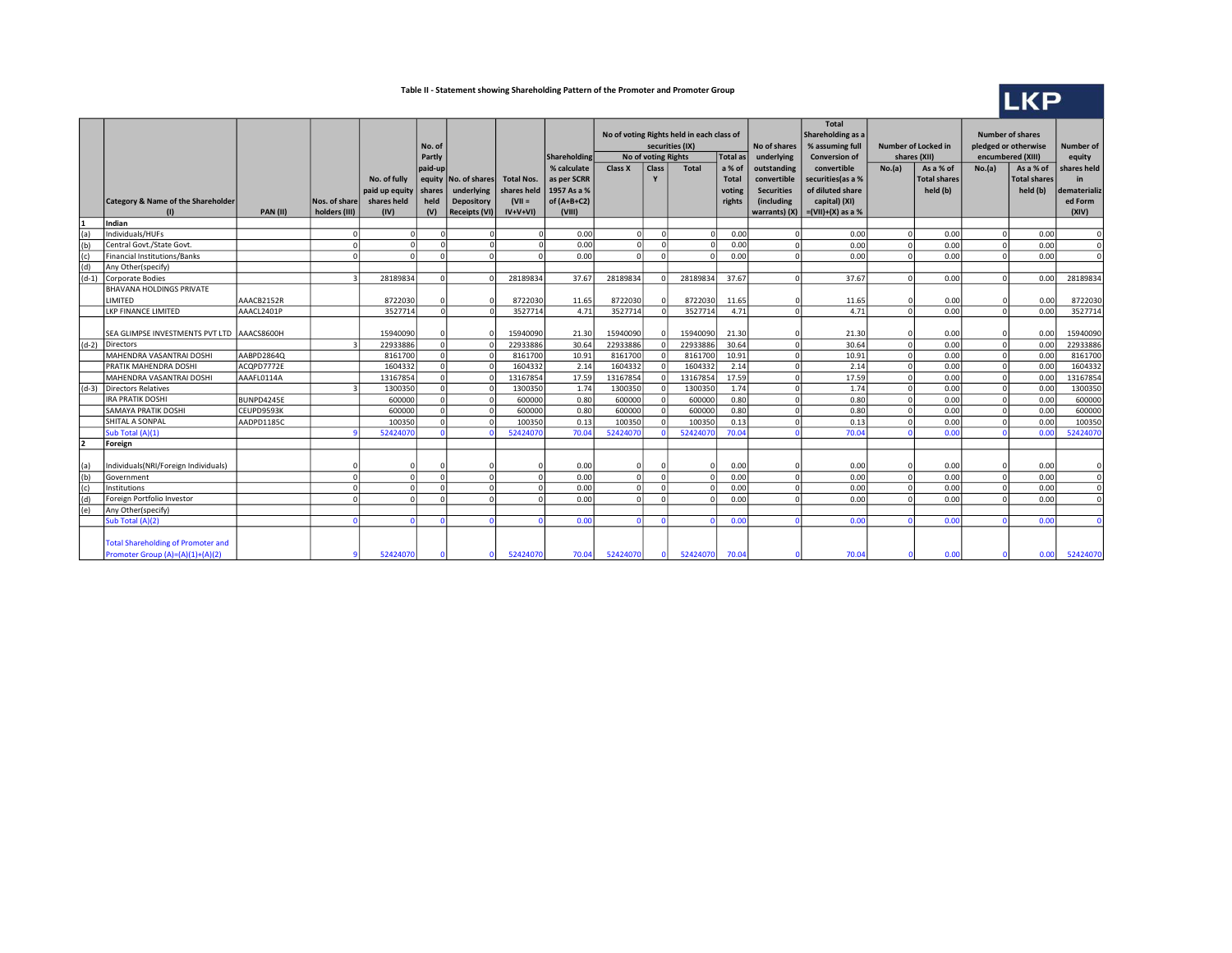## Table III - Statement showing Shareholding Pattern of the Public Shareholder



|             |                                               |            |                |                |                |                      |                   |               | No of voting Rights held in each class of |                                               |                 |              |                      | <b>Total</b><br>Shareholding as a |                                   |                     | <b>Number of shares</b> |                     |                  |  |
|-------------|-----------------------------------------------|------------|----------------|----------------|----------------|----------------------|-------------------|---------------|-------------------------------------------|-----------------------------------------------|-----------------|--------------|----------------------|-----------------------------------|-----------------------------------|---------------------|-------------------------|---------------------|------------------|--|
|             |                                               |            |                |                | No. of         |                      |                   |               |                                           |                                               | securities (IX) |              | No of shares         | % assuming full                   | <b>Number of Locked in</b>        |                     | pledged or otherwise    |                     | <b>Number of</b> |  |
|             |                                               |            |                |                | Partly         |                      |                   | Shareholding  |                                           | <b>Total</b> as<br><b>No of voting Rights</b> |                 | underlying   | <b>Conversion of</b> |                                   | shares (XII)<br>encumbered (XIII) |                     |                         | equity              |                  |  |
|             |                                               |            |                |                | paid-up        |                      |                   | % calculate   | Class X                                   | Class                                         | <b>Total</b>    | a % of       | outstanding          | convertible                       | No.(a)                            | As a % of           | No.(a)                  | As a % of           | shares held      |  |
|             |                                               |            |                | No. of fully   | equity         | No. of shares        | <b>Total Nos.</b> | as per SCRR   |                                           | Y                                             |                 | <b>Total</b> | convertible          | securities (as a %                |                                   | <b>Total shares</b> |                         | <b>Total shares</b> | in               |  |
|             |                                               |            |                | paid up equity | shares         | underlying           | shares held       | 1957 As a %   |                                           |                                               |                 | voting       | <b>Securities</b>    | of diluted share                  |                                   | held (b)            |                         | held (b)            | dematerializ     |  |
|             | <b>Category &amp; Name of the shareholder</b> |            | Nos. of share  | shares held    | held           | <b>Depository</b>    | $(VII =$          | of $(A+B+C2)$ |                                           |                                               |                 | rights       | (including           | capital) (XI)                     |                                   |                     |                         |                     | ed Form          |  |
|             | $\mathbf{u}$                                  | PAN(II)    | holders (III)  | (IV)           | (V)            | <b>Receipts (VI)</b> | $IV+V+VI$         | (VIII)        |                                           |                                               |                 |              | warrants) (X)        | $=(VII)+(X)$ as a %               |                                   |                     |                         |                     | (XIV)            |  |
| $\mathbf 1$ | <b>Institutions</b>                           |            |                |                |                |                      |                   |               |                                           |                                               |                 |              |                      |                                   |                                   |                     |                         |                     |                  |  |
| (a)         | Mutual Funds                                  |            | 3              | 4200           |                |                      | 4200              | 0.01          | 4200                                      | $\Omega$                                      | 4200            | 0.01         | $\Omega$             | 0.01                              | $\Omega$                          | 0.00                | $\Omega$                | 0.00                | $\Omega$         |  |
| (b)         | <b>Venture Capital Funds</b>                  |            | $\Omega$       |                | $\Omega$       | nl                   | $\Omega$          | 0.00          |                                           | $\Omega$                                      | $\Omega$        | 0.00         | $\overline{0}$       | 0.00                              | $\Omega$                          | 0.00                | $\Omega$                | 0.00                | $\overline{0}$   |  |
| (c)         | Alternate Investments Funds                   |            | $\Omega$       | $\Omega$       | $\Omega$       | <sub>n</sub>         | $\Omega$          | 0.00          | $\Omega$                                  | $\Omega$                                      | $\Omega$        | 0.00         | 0                    | 0.00                              | $\mathfrak{0}$                    | 0.00                | $\Omega$                | 0.00                | $\overline{0}$   |  |
|             |                                               |            |                |                |                |                      |                   |               |                                           |                                               |                 |              |                      |                                   |                                   |                     |                         |                     |                  |  |
| (d)         | Foreign Venture Capital Investors             |            | $\Omega$       |                |                |                      |                   | 0.00          | $\Omega$                                  |                                               | $\Omega$        | 0.00         | $\Omega$             | 0.00                              | $\Omega$                          | 0.00                | $\Omega$                | 0.00                | $\Omega$         |  |
| (e)         | Foreign Portfolio Investors                   |            | 1              | 3209198        | $\Omega$       | $\Omega$             | 3209198           | 4.29          | 3209198                                   | $\circ$                                       | 3209198         | 4.29         | 0                    | 4.29                              | 0                                 | 0.00                | $\Omega$                | 0.00                | 3209198          |  |
|             | INDIA MAX INVESTMENT FUND                     |            |                |                |                |                      |                   |               |                                           |                                               |                 |              |                      |                                   |                                   |                     |                         |                     |                  |  |
|             | LIMITED                                       | AABCI5500R |                | 3209198        | $\Omega$       |                      | 3209198           | 4.29          | 3209198                                   | $\Omega$                                      | 3209198         | 4.29         | $\mathbf 0$          | 4.29                              | $\Omega$                          | 0.00                | $\Omega$                | 0.00                | 3209198          |  |
| (f)         | <b>Financial Institutions/Banks</b>           |            | $\Delta$       | 15300          | - ol           | nl                   | 15300             | 0.02          | 15300                                     | -ol                                           | 15300           | 0.02         | $\circ$              | 0.02                              | 0I                                | 0.00                | $\Omega$                | 0.00                | 300              |  |
| (g)         | <b>Insurance Companies</b>                    |            | $\mathbf 0$    | $\Omega$       | $\Omega$       | $\Omega$             | 0                 | 0.00          | $\Omega$                                  | 0                                             | $\Omega$        | 0.00         | 0                    | 0.00                              | 0                                 | 0.00                | $\mathbf 0$             | 0.00                | $\overline{0}$   |  |
| (h)         | Provident Funds / Pension Funds               |            | $\Omega$       | $\Omega$       | $\Omega$       | ΩI                   | $\Omega$          | 0.00          | $\Omega$                                  | $\Omega$                                      | $\Omega$        | 0.00         | 0                    | 0.00                              | <sub>0</sub>                      | 0.00                | $\Omega$                | 0.00                | $\overline{0}$   |  |
| (i)         | Any other (specify)                           |            |                |                |                |                      |                   |               |                                           |                                               |                 |              |                      |                                   |                                   |                     |                         |                     |                  |  |
|             | Sub Total (B)(1)                              |            |                | 322869         |                |                      | 3228698           | 4.31          | 322869                                    | $\Omega$                                      | 3228698         | 4.31         | $\Omega$             | 4.31                              |                                   | 0.00                |                         | 0.00                | 3209498          |  |
|             |                                               |            |                |                |                |                      |                   |               |                                           |                                               |                 |              |                      |                                   |                                   |                     |                         |                     |                  |  |
|             | <b>Central Government/State</b>               |            |                |                |                |                      |                   |               |                                           |                                               |                 |              |                      |                                   |                                   |                     |                         |                     |                  |  |
| 2           | Government(s)/ President of India             |            | $\Omega$       | $\Omega$       | $\Omega$       | $\Omega$             | $\circ$           | 0.00          | $\overline{0}$                            | $\Omega$                                      | $\Omega$        | 0.00         | 0                    | 0.00                              | ol                                | 0.00                | $\Omega$                | 0.00                | $\Omega$         |  |
| (a)         | Central Govt./State Govt.<br>Sub Total (B)(2) |            | $\Omega$       | $\Omega$       | $\sqrt{2}$     |                      | $\Omega$          | 0.00          | $\Omega$                                  | $\Omega$                                      | $\Omega$        | 0.00         | $\Omega$             | 0.00                              | n.                                | 0.00                |                         | 0.00                | $\Omega$         |  |
| 3           | <b>Non-Institutions</b>                       |            |                |                |                |                      |                   |               |                                           |                                               |                 |              |                      |                                   |                                   |                     |                         |                     |                  |  |
| (a)         | Individual                                    |            |                |                |                |                      |                   |               |                                           |                                               |                 |              |                      |                                   |                                   |                     |                         |                     |                  |  |
|             | Ind-Hold nominal shr capital upto             |            |                |                |                |                      |                   |               |                                           |                                               |                 |              |                      |                                   |                                   |                     |                         |                     |                  |  |
| (ai)        | Rs.2L                                         |            | 9591           | 14272144       |                |                      | 14272144          | 19.07         | 14272144                                  | $\Omega$                                      | 14272144        | 19.07        | $\Omega$             | 19.07                             |                                   | 0.00                | $\Omega$                | 0.00                | 12830954         |  |
|             | Ind-Hold nominal shr capital in excess        |            |                |                |                |                      |                   |               |                                           |                                               |                 |              |                      |                                   |                                   |                     |                         |                     |                  |  |
| (aii)       | of Rs.2L                                      |            | 10             | 1529764        | $\Omega$       | n                    | 1529764           | 2.04          | 1529764                                   | $\Omega$                                      | 1529764         | 2.04         | $\Omega$             | 2.04                              |                                   | 0.00                |                         | 0.00                | 1529764          |  |
| (b)         | NBFCs Registered with RBI                     |            | $\overline{0}$ | 0              | ol             | οl                   | $\Omega$          | 0.00          | $\mathbf 0$                               | 0                                             | οI              | 0.00         | 0                    | 0.00                              | 0                                 | 0.00                | 0                       | 0.00                | $\overline{0}$   |  |
| (c)         | <b>Employees Trusts</b>                       |            | $\Omega$       | $\Omega$       | $\Omega$       | ΩI                   | $\circ$           | 0.00          | $\mathbf 0$                               | $\Omega$                                      | 0               | 0.00         | $\circ$              | 0.00                              | $\Omega$                          | 0.00                | $\Omega$                | 0.00                | $\overline{0}$   |  |
|             | Overseas Depositories (holding DRs)           |            |                |                |                |                      |                   |               |                                           |                                               |                 |              |                      |                                   |                                   |                     |                         |                     |                  |  |
| (d)         | (balancing figure)                            |            |                | $\Omega$       |                |                      |                   | 0.00          | $\Omega$                                  |                                               | $\Omega$        | 0.00         | $\Omega$             | 0.00                              |                                   | 0.00                |                         | 0.00                | $\Omega$         |  |
| (e)         | Any Other(specify)                            |            |                |                |                |                      |                   |               |                                           |                                               |                 |              |                      |                                   |                                   |                     |                         |                     |                  |  |
|             |                                               |            |                |                |                |                      |                   |               |                                           |                                               |                 |              |                      |                                   |                                   |                     |                         |                     |                  |  |
|             | (e-1) Non Resident Indians (Individuals)      |            | 286            | 1080668        | $\circ$        |                      | 1080668           | 1.44          | 1080668                                   | $\Omega$                                      | 1080668         | 1.44         | $\mathbf 0$          | 1.44                              | $\Omega$                          | 0.00                | $\Omega$                | 0.00                | 507518           |  |
|             | (e-2) Corporate Bodies                        |            | 63             | 1779183        | -ol            | $\Omega$             | 1779183           | 2.38          | 1779183                                   | ol                                            | 1779183         | 2.38         | 0                    | 2.38                              | <sup>0</sup>                      | 0.00                | $\mathbf 0$             | 0.00                | 1731177          |  |
|             | HAS LIFESTYLE LIMITED                         | AABCH7937F |                | 917352         | $\overline{0}$ | <sup>n</sup>         | 917352            | 1.23          | 917352                                    | ol                                            | 917352          | 1.23         | 0                    | 1.23                              | 0                                 | 0.00                | $\Omega$                | 0.00                | 917352           |  |
| $(e-3)$     | Directors                                     |            | 1              | 39976          | $\Omega$       | $\Omega$             | 39976             | 0.05          | 39976                                     | 0                                             | 39976           | 0.05         | 0                    | 0.05                              | 0                                 | 0.00                | $\mathbf 0$             | 0.00                | 39876            |  |
| $(e-4)$     | Trusts                                        |            | 1              | 1200           | $\Omega$       | $\Omega$             | 1200              | 0.00          | 1200                                      | 0                                             | 1200            | 0.00         | 0                    | 0.00                              | $\mathbf 0$                       | 0.00                | $\mathbf 0$             | 0.00                | 1200             |  |
| $(e-5)$     | <b>Clearing Member</b>                        |            | 16             | 25466          | ol             | οI                   | 25466             | 0.03          | 25466                                     | οI                                            | 25466           | 0.03         | $\overline{0}$       | 0.03                              | οI                                | 0.00                | $\mathbf 0$             | 0.00                | 25466            |  |
| $(e-6)$     | Corporate Body - Broker                       |            | 1              | 60             | - ol           | οl                   | 60                | 0.00          | 60                                        | 0                                             | 60              | 0.00         | 0                    | 0.00                              | ol                                | 0.00                | 0                       | 0.00                | 60               |  |
| (e-7)       | Hindu Undivided Family (Huf)                  |            | 157            | 462347         | ol             | οl                   | 462347            | 0.62          | 462347                                    | 0                                             | 462347          | 0.62         | $\overline{0}$       | 0.62                              | 0                                 | 0.00                | $\Omega$                | 0.00                | 462347           |  |
|             | Sub Total (B)(3)                              |            | 10126          | 19190808       | $\Omega$       | n.                   | 19190808          | 25.64         | 1919080                                   | $\Omega$                                      | 1919080         | 25.64        | $\overline{0}$       | 25.64                             | $\Omega$                          | 0.00                | $\Omega$                | 0.00                | 17128362         |  |
|             | <b>Total Public Shareholding</b>              |            |                |                |                |                      |                   |               |                                           |                                               |                 |              |                      |                                   |                                   |                     |                         |                     |                  |  |
|             | $(B)=(B)(1)+(B)(2)+(B)(3)$                    |            | 10134          | 22419506       |                |                      | 22419506          | 29.96         | 22419506                                  |                                               | 22419506        | 29.96        |                      | 29.96                             |                                   | 0.00                |                         | 0.00                | 20337860         |  |